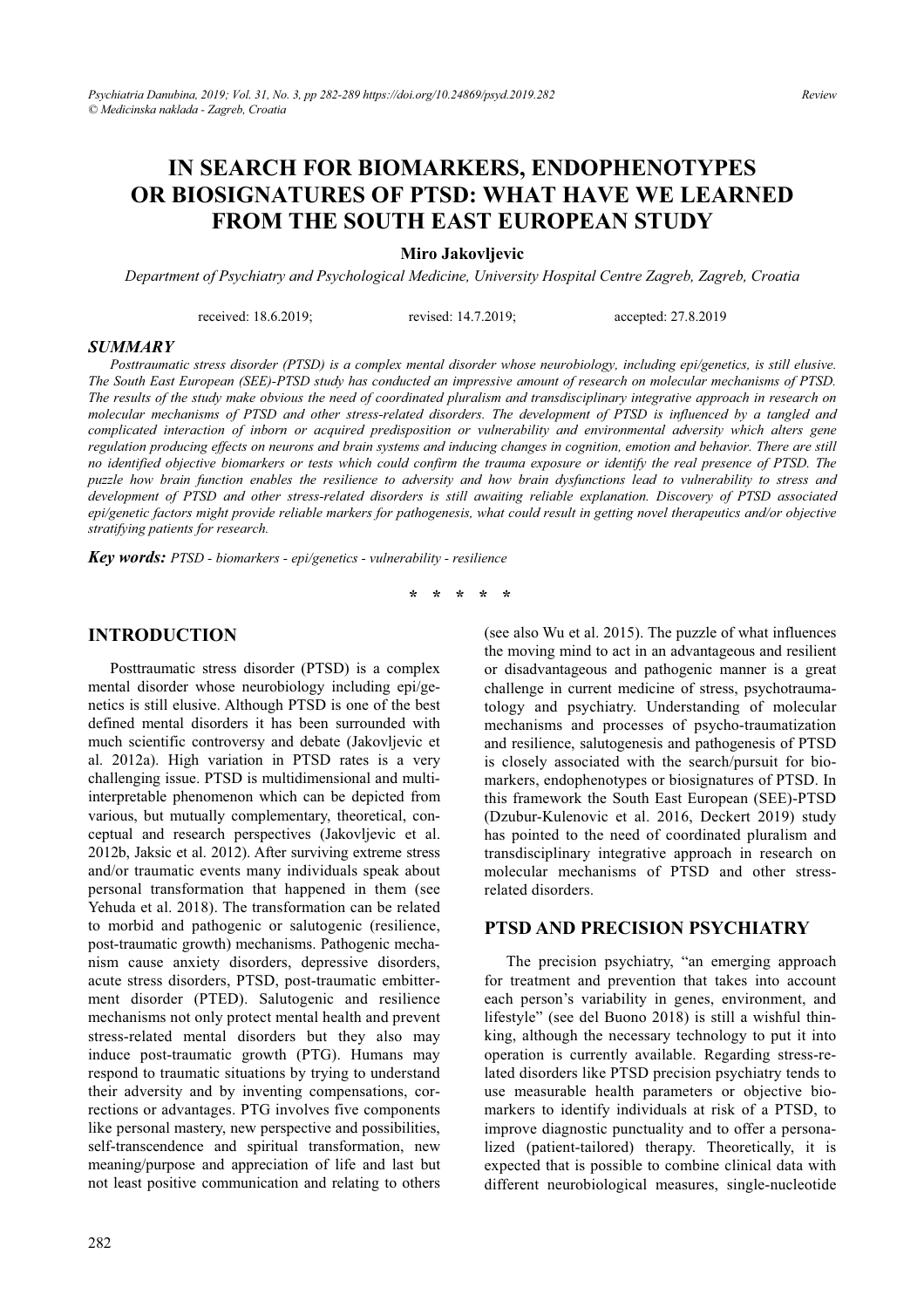polimorphisms and epigenetic mechanisms in the different populations of patients with PTSD in order to identify profiles that refers to and predict individual clinical response to individualized or personalized treatment as well as to predict reaction to adversity and prevent development of PTSD. In research there are three categories of biomarkers of PTSD: single markers, endophenotypes and biosignatures which may come from molecular genetics, biochemistry and neuroimaging. However, identifying endophenotypes, biomarkers and biosignatures that would be applicable and useful for prediction and précising clinical diagnosis of PTSD, monitoring illness regression and predicting treatment response is still wishful, but promising way of thinking. Endophenotypes are specific trait markers of an illness regardless of the phenotypic presence or absence of illness because they are heritable (Ozomaro et al. 2013). Biomarkers are measurable parameters that reflect biologic function or dysfunction, response to a treatment method, or predict the natural progression of illness. Because of the obvious polygenic nature of mental disorders, with thousands of genetic variants contributing to disease liability, lies one of the reasons why the search for isolated endophenotypes of psychiatric disorders has been less than fruitful; it seems endophenotypes, defined as quantitative neurobehavioral traits that index genetic susceptibility for a psychiatric disorder, are also transdiagnostic and could be used to develop insights into the nature of comorbidity and how genetic risk is shared across disorders or is specific to one (Iacono 2018). An attractive alternative to the single markers is the concept of biosignature as the biological equivalent of a patognomonic sign that could complement, augment, and make psychiatric diagnosis more valid and reliable. For the time being, the reported biomarkers do not index pathophysiology or treatment responses and do not enable prediction and treatment selection with regards to PTSD.

From a complex systems perspective PTSD and other stress-related mental disorders can be depicted in multiple different ways such as in terms of dysfunctional epigenetic mechanisms, dysfunctional neuronal circuits and brain systems, allostatic-homeostatic failure, post-trauma symptom-symptom network dynamics, brain miscomputations, misrepresentations and aberrant mentalizations, neurodevelopment disorders, toxic encephalopathy pathopsychodynamics and dysfunctional self-dynamics etc. Neurobiologically informed psychopathology" (Strik et al. 2017) or in other words functional psychopathology with a neuroscientific depiction of underlying neuronal networks and brain systems is essential to understand the mental functions, their regulation and dysregulation in PTSD. Epi/genetic, artificial intelligence and new technologies could deeply change our way of understanding of PTSD regarding at-risk individual's identification, early and precise diagnosis of PTSD, monitoring of PTSD and predicting outcome. The concept of a PTSD

digital phenotype (Bourla et al. 2018) is a great challenge in current psychotraumatology. Putative epigenetic mechanisms in the transgenerational effects of trauma are particularly exciting issues (Yehuda et al. 2018, Youseff et al. 2018).

# **PTSD BETWEEN RESILIENCE AND VULNERABILITY/WEAKNESS**

Human response to traumatic stress is one of the most challenging issues in psychotraumatology and psychiatry. Although the majority of humans in general population are exposed to traumas, only few of them, about 10% will develop PTSD, but the many depression and anxiety disorders. According to the vulnerabilityresilience model some individuals are more vulnerable while others are more resilient to mental distress. PTSD and positive mental health are two ends of a onedimensional continuum and they depend on a complex interaction of the three groups of factors: 1. "risk" or "vulnerability factors" (personality weakness) which enhance the likelihood of PTSD and other stress-related disorders, 2. "protective factors" that enhance the likelihood of recovery from trauma and stress, and 3. "generative or creativity factors" which increase revelatory learning, resource acquisition and development, accentuating personal growth. Resilience may be defined as a collection of protective and salutogenic factors that modulate the relationship between a stressful event, adversity or disease, and positive outcomes. Resilience is about the whole person, it includes biological, psychological, social and spiritual dimension of human existence. It enables individuals and communities to survive and adapt to challenges and adversities but sometimes also to be better off and to grow and thrive (post-traumatic growth) in addition to overcoming a specific adversity. Resilience may involve positive psychological transformation and personal growth, an indivisible part of mental health and health in general, well-being and quality of life as well as recovery and treatment outcome. It is very important to note that some resilience factors may contribute to the development of other resilience factors, and, in consistency with a cascade model, together they contribute to predict personal recovery. Resilience enables people not only to successfully cope with extreme stress and traumatic events but also to recover from PTSD and other stress-related disorders or to live with PTSD in more meaningful and creative way. *Primary resilience* is related to maintaining equilibrium, balance and mental health as well as with the absence of posttraumatic symptoms. The level of primary resilience has been regarded as a protective factor against developing PTSD what means that lack of resilience carries a risk of its development. It can be described as "bouncing back" and "rebounding after adversity" and as such it is related to PTSD prevention. The concept of primary resilience explains why many people do not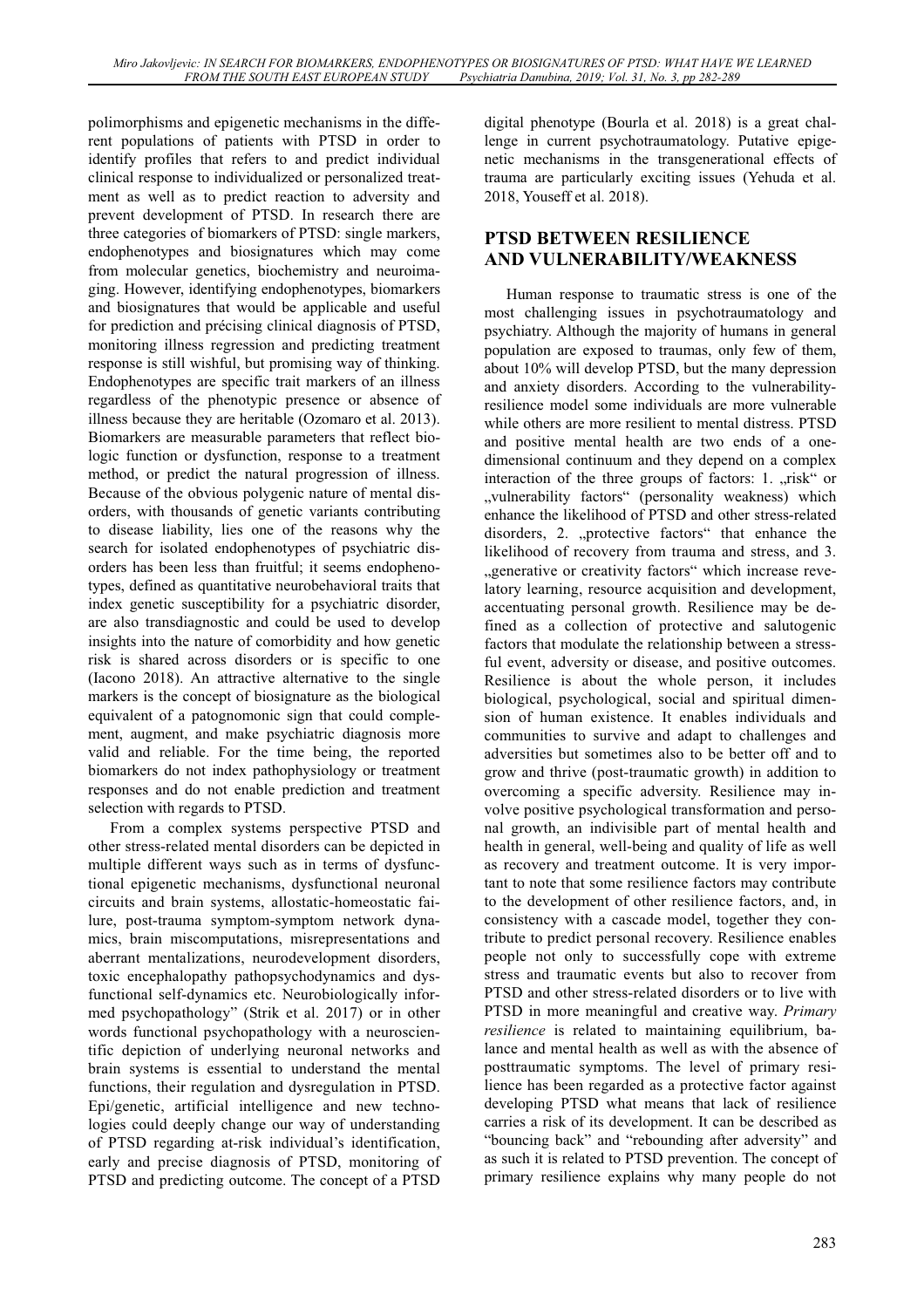develop a PTSD or some other disorder although they are subject to the same kind of adversary events, even after a prolonged period of adversity, with psychological and physical burdens. (Jakovljevic & Borovecki 2018). Resilience can coexist with PTSD (Rakesh et all 2019) so that s*econdary resilience* refers to the capability of individuals to cope with PTSD and successfully recover. It is aimed to regain mental equilibrium and somatic balance after allostatic load and illness. The capability to achieve clinical, functional/social and personal recovery implies the presence of secondary resilience. In addition to clinical remission, secondary resilience may lead to personal growth and developing a meaningful life after PTSD. *Tertiary resilience* enables patients to develop a healthy and productive way to live with their PTSD, helps them to adapt to limitations in life associated with illness and have positive and creative life attitudes.

Although understanding resilience is very important for understanding, preventing and treating PTSD (see Horn & Feder 2018) resilience as a research aim (see Mehta et al. 2018) and treatment target has been largely neglected. Resilience does not mean just the absence of PTSD. Some person can be highly resilient to some adversities, but very vulnerable to others. Big differences in psychopathology of individuals exposed to similar psychotrauma indicate a complex relationship between genes, environment and stress-related disorders. Each patient is unique, responsive and responsible person and within every person there is a force that drives them to strive to self-realization, self-understanding, self-transcendence, and a sense of coherence and control over their own life. Resilience is positively associated with PTG and both of them are essential salutogenic elements. Good news is that resilience and reflective instead of brooding rumination can be enhanced through learning and rational-emotional-behavioral training (REBT). Resilience training can result in augmented neuroplasticity and balance of neural circuits that modulate reward and motivation, emotion regulation, cognitive reappraisal and executive function, novelty seeking, harm avoidance and fear response, selfdirectedness, cooperativeness and adaptive social behavior, and self-transcendence. Mental vulnerability and personal weakness is associated with vicious circles while resilience involves creating of virtuous cycles.

### **PTSD between vicious and virtuous cycles**

Circular feedback model (CFM) of mental disorders is a concept based on neuroscience, cognitive psychology, information processing which emphasize the circular and biopsychosocial nature of stress-related disorders as well as the role of multiple factors that can trigger, exacerbate, or maintain PTSD, depression and anxiety (Alladin 2007). Furthermore, PTSD increases also possibility of developing various somatic illnesses so that patients with PTSD have a higher mortality from multiple causes compared with normal population (see

Jaksic et al. 2015, Sagud et al. 2018). From the systems perspective, any mental disorder is part of the feedback process, not existing apart from it. There are two types of feedback processes: reinforcing and balancing (Senge 2006). Whenever things are growing, reinforcing or amplifying is at work. Two types of reinforcing feedback processes can be recognized: the one that forms ", vicious" cycles and the other "virtuous" cycles. Some reinforcing processes in stress-related mental disorders are "vicious cycles", in which processes start off badly and grow worse (the cuckoo's egg syndrome). Vicious and virtuous cycles, PTSD and PTG are predicated on rumination and resilience. Rumination is depicted as the repetitive passive and self-focused responses to the extreme stress or traumatic event that focus on traumatic symptoms, their causes and consequences (Aladin 2007, Wu et al. 2015). Rumination and negative mood with lack of attention and impaired decision making in major depressive disorder can be depicted as "strong attractor states in emotion and self-referential processing systems" related to "two network hubs with strong self-excitation but mutual inhibition" and when "either increasing the amount of self-excitation in one of two hubs or through an imbalance in the feedback between the two, one of the two attractor basins strongly expand at the expanse of the other" (Durstewitz et al. 2018). According to some authors there are three different types of rumination: brooding, reflection and depression-related rumination (see Wu et al. 2015). Brooding rumination refers to a repetitive, intrusive and passive consideration of traumatic experience or negative emotions comparing the present situation with unachieved possibilities while reflective rumination represents a good and protective form of rumination promoting the positive life changes after traumatic experience and salutogenic effects (see Wu et al. 2015). Depression-related rumination is underlying mechanism of major depressive disorders and depression-related vicious cycles. In fact, depression can be depicted as a vicious circle of negative affectivity, cognition and behavior related to the negative cognitive triad about self (negative self-precept), world (hostile and demanding) and future (the expectation of suffering and failure). The comorbidity between PTSD and depression is well known fact. Brooding rumination and depression-related rumination are positively related to PTSD symptoms and distress while PTG is associated with reflective rumination (see Wu et al. 2015). Personal, psychological and spiritual posttraumatic growth is strongly associated with processes that reinforce reflective rumination in desired directions of virtuous cycles. Balancing processes are associated with discovering the sources of stability and resistance (Senge 2006). Balancing processes underlies all goal-oriented behavior. Human mind-body system contains countless of balancing feedback processes that may heal our traumas and alert us to real threat. Organizations and societies have also myriad balancing feedback processes which may support healing,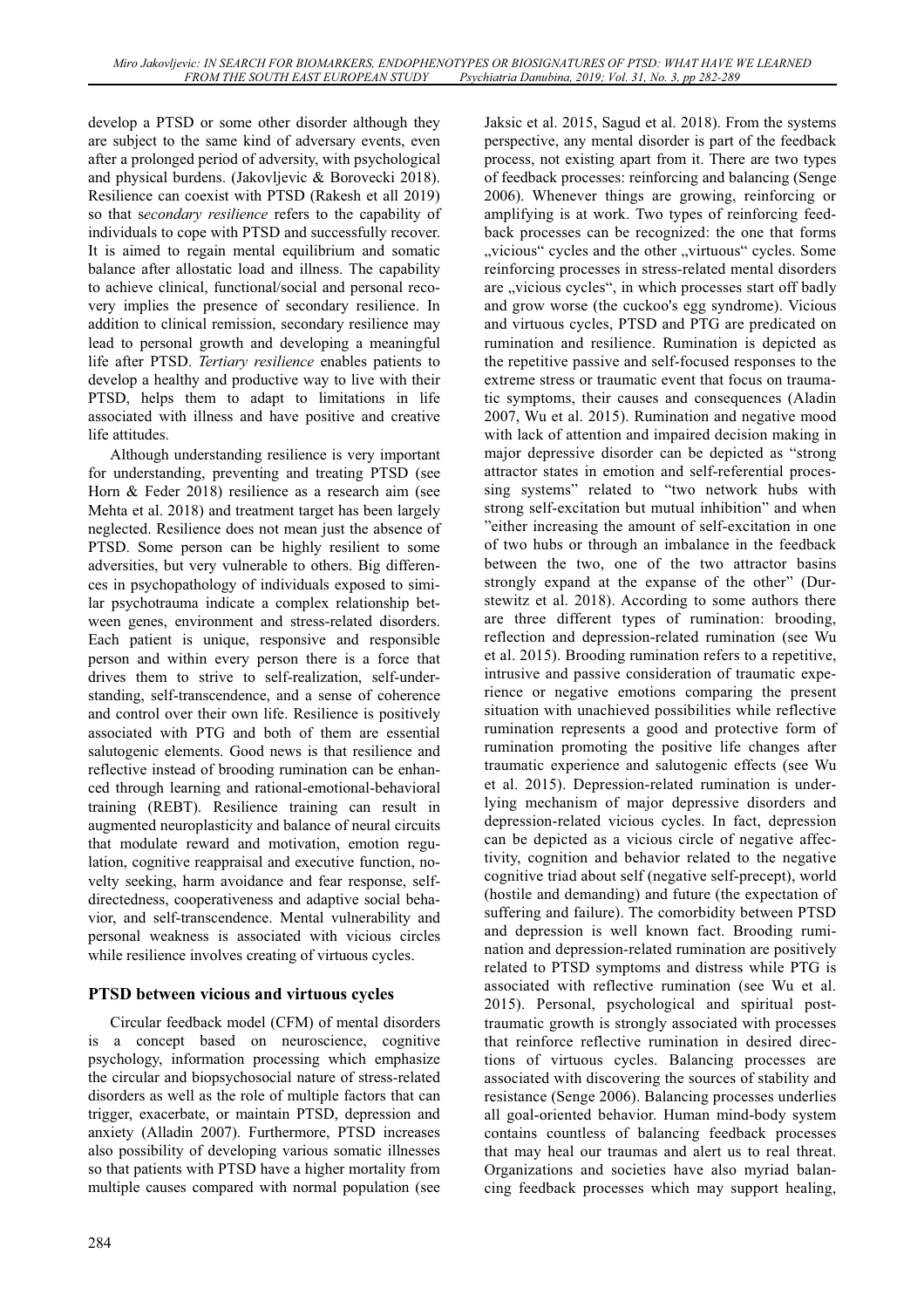recovery and resilience. The healing process and recovery are always balancing processes. The recovery occurs when a new balance between resilience from one side and damage and vulnerability from another side establishes enriching victim's mission, purpose and quality of life. The road to full recovery is grounded not exclusively in alleviating the negative, but also in fostering the positive processes in a system. Bringing the person out of suffering and negative functioning is one form of success, but facilitating progression toward the restoration of positive functioning is also very important (Cloninger 2004).

### **PTSD AS DISORDER OF NEURONAL NETWORK COALITION AND CAUSALLY INTERACTING SYMPTOMS**

A network theory of PTSD may be articulated in two forms: 1. in clinical psychopathology as a syndrome constellation of symptoms that hang together empirically, and which can cause each other; 2. in neuroscience as concept that PTSD reflects aberrant or dysfunctional brain networks. The systems approach network neuroscience and network theory integrate many insights in PTSD from different paradigms and perspectives.

According to the network approach to psychopathology PTSD can be depicted as complex networks states of causally interacting symptoms because stressrelated disorders follow network structure in which some symptoms are more firmly connected than others (Borsboom 2017, Borsboom et al. 2019). Symptoms of PTSD occur together not only because they reflect a common underlying mechanism, but also they influence each other. In other words symptoms may have common causes, to be a result of individual developmental trajectories or of environmental adversity, but also they can cause one another forming a cascade of causal, vicious relationships. The coupled sets of symptoms that are close in the network will tend to synchronize and form a self-sustaining cluster of symptoms and conditions (Borsboom 2017). This concept explains hysteresis effect, the self-sustaining symptom network that keeps itself activated even when precipitating causes have disappeared (Borsboom et al. 2019). The formation of trauma memories is very distressing from one side, but from the other side it is adaptive and may contribute to personal growth and survival. However, in the states of insufficient glucocorticoid signaling, deficits in fear conditioning with hypersensitivity and insufficient extinction learning it could result in a cascade of maladaptive PTSD symptoms (see Yehuda et all. 2015). Systems network theory offers valid possibility for data integration from symptoms networks and brain circuits networks studies. As modern network science may provide an explicit study of billions relationships in a single network model, it may enable a new nosology for clinical psychiatry that emphasizes the relationship between symptoms and syndromes and does not presume artificial separation between them (Goekoop & Goekoop 2014).

From recent time the complex brain network characteristics in health and illness have become objects of mathematical deciphering. Major mental disorders reflect deficits in access, engagement and disengagement of large scale brain networks as well as disrupted information processing due to damage or dysfunction of individual nodes or edges. As according to dynamical systems theory (DST) the mental functions and processes are implemented in terms of the neural dynamics, mental illnesses may be viewed as disorders of neural network dynamics which involve alterations of oscillations, synchronization among units of a system, attractor states, phase transitions, or deterministic chaos" (Durstewitz et al. 2018). There are four recognizable contexts in current computational psychiatry that can be applied to PTSD: 1. Dysfunctional brain connectivity; 2. Dysfunctional network dynamics; 3. Misrepresentation; and 4. Aberrant information processing involving inference, information integration and choice. Neurons make up intrinsically coherent neural networks that perform many brain functions, but neural networks also interconnect into more complex networks enabling development of higher mental functions and complex learning and behaviors. Mental functions are represented by the joint activation of groups of neurons which form networks or assemblies by strengthening connection between neurons that fire together commonly and persistently. The brain systems or networks identified in literature as central executive system/network, memory formation & recollection system, default-mode system, central security (alarm) or harm avoidance system, approach-avoidance system, sleep-wakefulness (vigilance/alertness) system, motivational/reward-punishment system, decision-making system, appraisal-reappraisal/salience (trust-distrust) system, dominance-submission system, separation-attachment system, appetitive-aversive system, novelty seeking/ epistemic system, habituation-sensitization (learning) system, empathy/mirror neuron system are very important functional neuroscience-based psychopathology. Alterations of the brain networks in the connectome (a large-scale brain network) have been reported in many major mental disorders including PTSD indicating on biomarkers for illness diagnosis and prognosis as well as for evaluation of treatment effectiveness (Cao et al. 2015). Biological response, involving both vulnerability and resilience, to stress is related to the complex interaction between several different neuronal networks or brain systems. Fluctuations in the activity and alterations of the functional connectivity of the default mode network, the salience (appraisal-reappraisal) network and the central executive network may explain shift into dramatically different states in patients with PTSD (see Yehuda et al. 2015).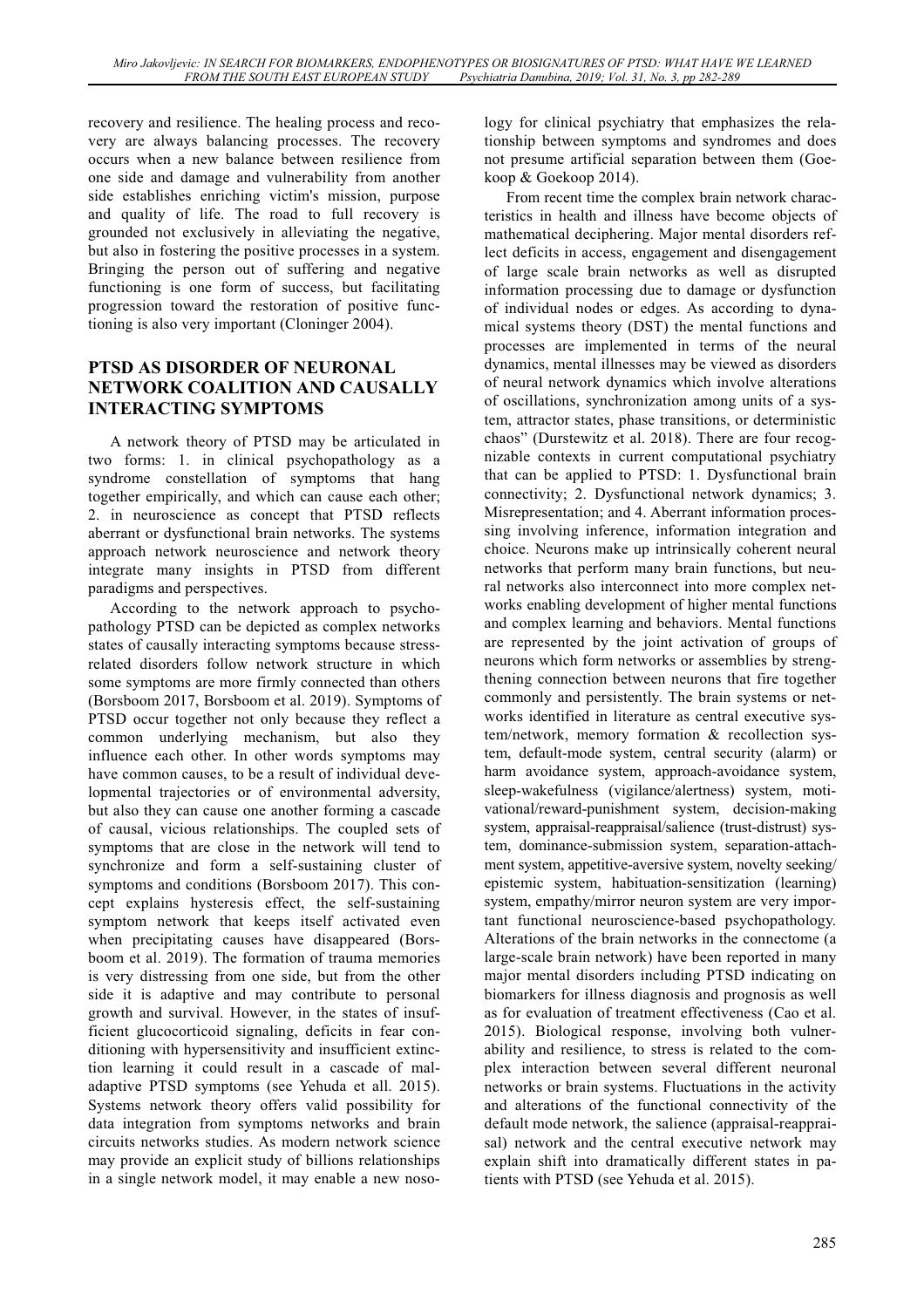# **MOLECULAR MECHANISMS OF PTSD: THE SOUTH EAST EUROPEAN STUDY**

The South East European (SEE)-PTSD study has conducted an impressive amount of research on molecular mechanisms of posttraumatic stress disorder (PTSD). Within this scientific framework, psychiatrists from several countries affected by the wars in former Yugoslavia during the 1990s have developed collaboration with psychiatric and genetic experts from Wuerzburg, Germany. The rationale, design and methods of the SEE-PTSD study were described in detail elsewhere (see Dzubur-Kulenovic et al. 2016). Recently, the journal Psychiatria Danubina, in the spirit of promoting scientific projects and collaboration in the Danube region countries, has published 9 original research papers based on the findings obtained within the SEE-PTSD study (Kravic et al. 2019, Kucukalic et al. 2019, Feric Bojic et al. 2019, Muminovic Umihanic et al. 2019, Haxhibeqiri V. et al. 2019, Haxhibeqiri S. et al. 2019, Goci Uka et al. 2019, Hoxha et al. 2019, Jaksic et al. 2019). These articles have investigated the associations between PTSD, defined in terms of diagnostic categories as well as dimensional symptom severities, and various individual candidate genes. These 19 genes include those of monoaminergic transmission (S*LC6A4, MAO-A, COMT, TPH2, SLC6A3, HTR1A, DRD2, and DRD4*), other neurotransmission systems (*GAD1, NPSR1, CNR1, NPY, and OXTR*), HPA-axis (*CRHR1, FKBP5*), growth factor and immunomodulatory genes (*BDNF, IL-6*), and other genes known to be related to PTSD (*RORA, MBP*). The results of SEE-PTSD study confirmed the claim of Yehuda et al. (2015) that there are still no identified objective biomarkers or tests which could confirm the trauma exposure or identify the real presence of PTSD. Generally speaking, in genetics there have been a lot of attempts to identify genes that might predispose some people to develop certain illnesses including PTSD. This approach is based on mechanicistic concept that there is a gene for everything. In reality it is entirely plausible that different gene combinations are associated with specific illness in a way that is too complex for a human to research and understand. The findings of the SEE-PTSD study showed that neither of the associations between variations in gene polymorphisms and categorical and/or dimensional measures of PTSD and general psychiatric distress, remained significant after implementing more stringent statistical criteria (i.e., correction for multiple testing). Overall, candidate gene studies of PTSD have been underpowered, thus making many positive and negative results and findings difficult to interpret. Nominally significant genetic associations in PTSD were documented, however, none of the associations remained significant after the statistical correction for multiple testing. More specifically, only three genes were nominally related to the categorical diagnosis of

286

PTSD (*GAD1, NPSR1, FKBP5*), while more of them were nominally associated with dimensional symptom severity of PTSD (*MAO-A, OXTR, NPY, IL-6, FKBP5*) and/or general psychiatric distress (*RORA, NPY, COMT, IL-6, NPSR1, HTR1A, DRD2*). The fact that most of these genetic associations were found for dimensional measure of PTSD and, particularly, broader psychiatric symptomatics, is in line with emerging conceptualizations of mental disorders. Namely, each mental disorder is best understood as a combination of diagnosis-specific features and a transdiagnostic factor reflecting general psychopathology (Lahey et al. 2014, McGorry & Nelson 2016), supported even by recent neuroanatomical findings in various psychiatric populations, including patients with PTSD (Gong et al. 2019). Consistent with this notion, an increasing number of genetic and epidemiological studies are pointing to large overlap between different psychiatric disorders. Similar sets of genes and environmental risk factors have been found to underlie a range of diagnostic categories, including schizophrenia, depression, obsessive-compulsive disorder (OCD), and (warrelated) PTSD (see Smoller 2016, Blocker et al. 2019). It is not to be expected that a single biomarker can impact the diagnosis and treatment of any mental illness. Possible solution to this problem has been developed in area of machine learning and using combination of predictors for nonlinear systems. In machine learning and Big Data there is a very useful idea that unifying several weak classifiers which predict barely better than guessing can produce a strong classifier. Brain is a complex system and in complex systems, by definition, every variable is influenced my multitude of other variables. The more causal factors there are the less variance each individual factor can explain. Thus it is unlikely that behavior and psychological processes can be adequately explained by handful of variables. Instead of using individual markers research paradigm needs to switch to using marker composites created by machine learning methods which is related to the first idea that task of deriving biomedical markers should be relegated to artificial intelligence. Scientist should then strive to reverse engineer the markers created by AI and generate theoretical knowledge about brain and mental functioning. This approach requires large amount of data both in terms of patients and number of different measurements such as brain imaging or genetic testing which can be economically challenging. For that reason researchers need to collaborate with practitioners and work on creating large, shared datasets so field as a whole can truly reap the benefits of Big Data revolution. The story of endophenotypes and epi/genetics of PTSD is very complex one so that we need machine learning to analyse huge amount of data from cohort of individuals monitored longitudinally for patho/physiologic parameters, epigenetic modulators, personal (prenatal stress, childhood trauma exposure, and transgenerational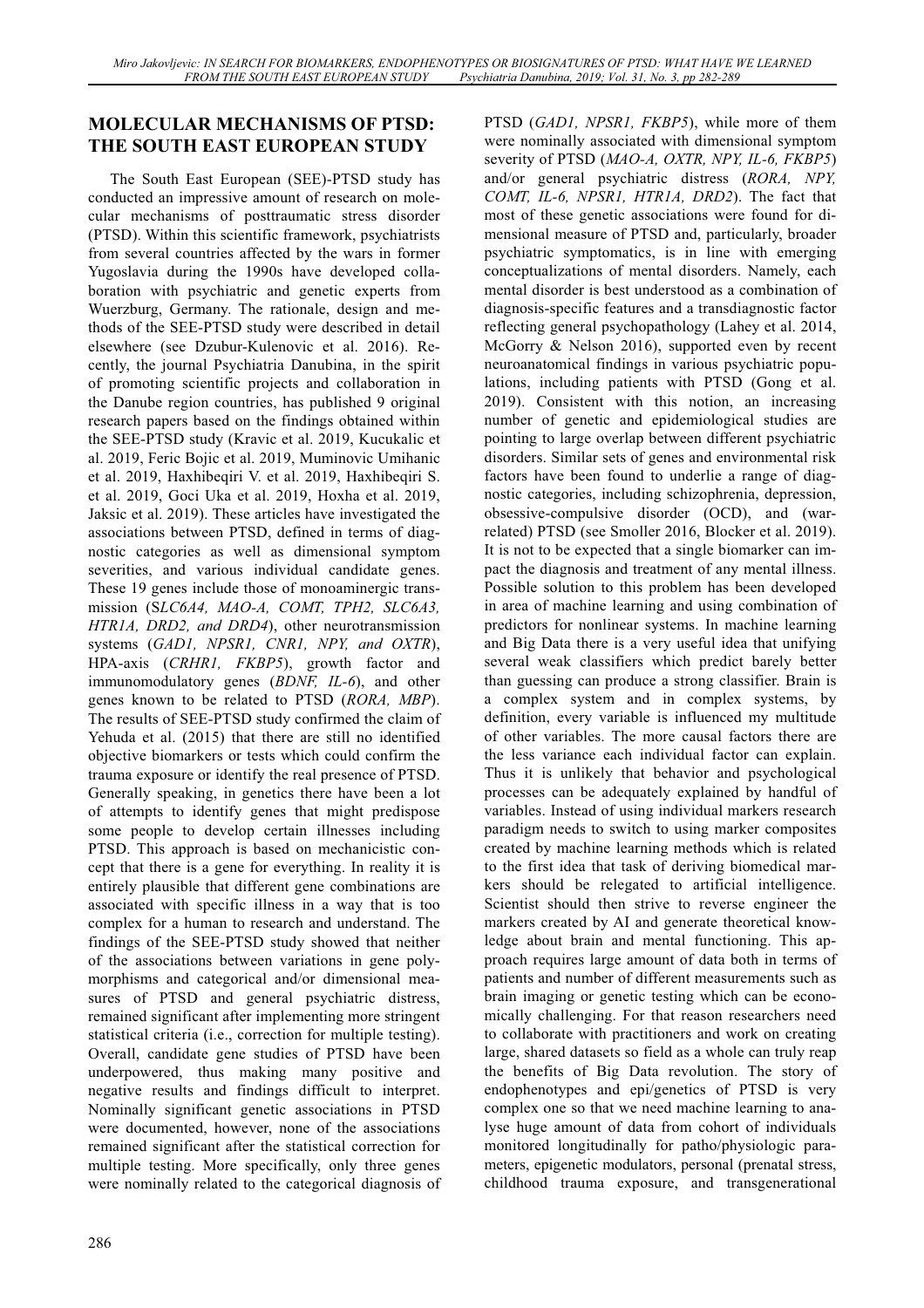trauma history, personality profiles and environment characteristics (see also Rakesh et al. 2019). Only combination of multiple specific biomarkers obtained by multiomics or panomics can identify aetiology, diagnostics and prognostics of mental disorders. Transdisciplinary systems approach that integrates many diverse inputs including neurobiological, phenomenological, environmental and clinical information may produce plausible specific models for individual mental disorders.

# **CONCLUSIONS**

PTSD is predicated on the polygenic architecture with complex combinations of interacting epi/genetic mechanisms. Discovery of PTSD associated epi/genetic factors might provide markers for pathogenesis, what could result in defining molecular targets for drug discovery and getting novel therapeutics as well as enable objective stratifying patients for research. In the future research PTSD should be distinguished both categorically sybtypes (hyperarousal subtype, dissociative subtype, etc.) and dimensionally in relation to genetic/epigenetic stratification. In contrast to classical methods of candidate-gene studies, only integrative, genome-wide approaches analysing gene networks could disentangle complex endophenotypes - genetic/ epigenetic – environment architecture and biological background of PTSD and other stress-related disorders. There is a great expectation from macnine learning and whole-exome sequencing which may analyse the coding regions of thousand genes.

#### *Acknowledgements:* None.

*Conflict of interest:* None to declare.

### **References**

- *1. Alladin A: Handbook of Cognitive Hypnotherapy for Depression – An Evidence-Based Approach. Wolters Kluwer/ Lippincott Williams & Wilkins, Philadelphia, 2007*
- *2. Blacker CJ, Frye MA,Morava E, Kozicz T & Veldic M: A review of epigenetics of PTSD in comorbid psychiatric conditions. Genes 2019; 10:140. doi:10.3390/genes10020140*
- *3. Borsboom D, Cramer AOJ & Kalis A: Brain disorders? Not really: Why network structures block reductionism in psychopathology research. Behavioral and Brain Sciences 2019; 42, e2:1-63 doi:10.1017/50140525X17002266*
- *4. Borsboom D: A network theory of mental disorders. World Psychiatry 2017; 16:5-13*
- *5. Bourla A, Mouchabac S, El Hage W & Ferreri F: e-PTSD: An overview on how new technologies can improve prediction NS ssessment of Posttraumatic Stress Disorder (PTSD). European Journal of Psychotraumatology 2018; 9:1424448*

*htps://doi.org/10-1080/20008198.2018-1424448* 

- *6. Cao M, Wang Z & He Y: Connectomics in psychiatric research: advances and applications. Neuropsychiatric Disease and Treatment 2015; 11:2801-2810*
- *7. Cloninger CR: Feeling Good: The Science of Well-Being. Oxford University Press, 2004*
- *8. Deckert J: The South-East European (SEE)-PTSD Study. Psychiatria Danubina 2019; 31:210*
- *9. Del Buono G: The precision psychiatry: An individualized approach to the disease. Psychiatr Danub 2018; 30(suppl 7); 436-438.*
- *10. Dzubur-Kulenovic A, Agani F, Avdibegovic E, Jakovljevic M, Babic D, Kucukalic A, Kucukalic S, Dzananovic ES, Mehmedbasic AB, Uka AG, Haxhibeqiri S, Haxhibeqiri V, Hoxha B, Sinanovic O, Kravic N, Muminovic M, Aukst-Margetic B, Jaksic N, Franc AC, Rudan D, Pavlovic M, Babic R, Bojic EF, Marjanovic D, Bozina N, Ziegler C, Wolf C, Warrings B, Domschke K & Deckert J: Molecular mechanisms of posttraumatic stress disorder (PTSD) as a basis for individualized and personalized therapy: rationale, design and methods of the South Eastern Europe (SEE) - PTSD Study. Psychiatr Danub 2016; 28:154-63*
- *11. Durstewitz D, Huys QJM & Koppe G: Psychiatric illnesses as disorders of network dynamics. Transcontinental Computational Psychiatry Workgroup 2018 doi: https://arxiv.org/pdf/1809.06303.pdf*
- *12. Feriü Bojiü E, Kuþukaliü S, Džubur Kulenoviü A, Avdibegoviü E, Babiü D, Agani F, Jakovljeviü M, Kuþukaliü A, Bravo Mehmedbašiü A, Šabiü Džananoviü E, Kravic N, Babiü R, Pavloviü M, Aukst Margetic B, Jaksic N, Cima Franc A, Rudan D, Haxhibeqiri S, Goci Uka A, Hoxha B, Haxhibeqiri V, Muminoviü Umihaniü M, Sinanoviü O, Božina B, Ziegler C, Wolf C, Warrings B, Domschke K,*  Deckert *J & Marjanović D: Associations of gene variations in neuropeptide Y and brain derived neurotrophic factor genes with posttraumatic stress disorder. Psychiatr Danub 2019; 31:227-34*
- *13. Goçi Uka A, Agani F, Blyta A, Hoxha B, Haxhibeqireceptor 1A (HTR1A) and tryptophan hydroxylase 2 (TPH2) genes in the development of PTSDri S, Haxhibeqiri V, Sabic Dzananovic E, Kucukalic S, Bravo Mehmedbasic A, Kucukalic A, Dzubur-Kulenovic A, Feric Bojic E, Marjanovic D, Kravic N, Avdibegovic E, Muminovic Umihanic M, Jaksic N, Cima Franc A, Rudan D, Jakovljevic M, Babic R, Pavlovic M, Babic D, Aukst Margetic B, Bozina N, Sinanovic O, Ziegler C, Warrings B, Domschke K, Deckert J & Wolf C: Role of the allelic variation in the 5-hydroxytryptamine. Psychiatr Danub 2019; 31:256-62*
- *14. Goekoop R & Goekoop JG; A network view on psychiatric disorders: Network clusters of symptoms as elementary syndromes of psychopathology. PLoS ONE 2014; 9 (11): e112734. doi: 10.1371/journal.pone.0112734*
- *15. Gong Q, Scarpazza C, Dai J, et al. A transdiagnostic neuroanatomical signature of psychiatric illness. Neuropsychopharmacology. 2019;44(5):869–875.*
- *16. Haxhibeqiri S, Haxhibeqiri V, Agani F, Goci Uka A, Hoxha B, Dzubur Kulenovic A, Kuþukaliü A, Avdibegoviü E, Sinanoviü O, Babic D, Jakovljevic M, Kuþukaliü S, Bravo Mehmedbašiü A, Kraviü N, Muminoviü-Umihaniü M, Babiü R, Pavloviü M, Jakšiü N, Aukst Margetiü B, Rudan D, Feriü Bojiü E, Marjanoviü D, Ziegler C, Wolf C, Warrings B, Domschke K & Deckert J: Association of neuropeptide S receptor 1 and glutamate decarboxylase 1 gene polymorphisms with posttraumatic stress disorder. Psychiatr Danub 2019; 31:249-55*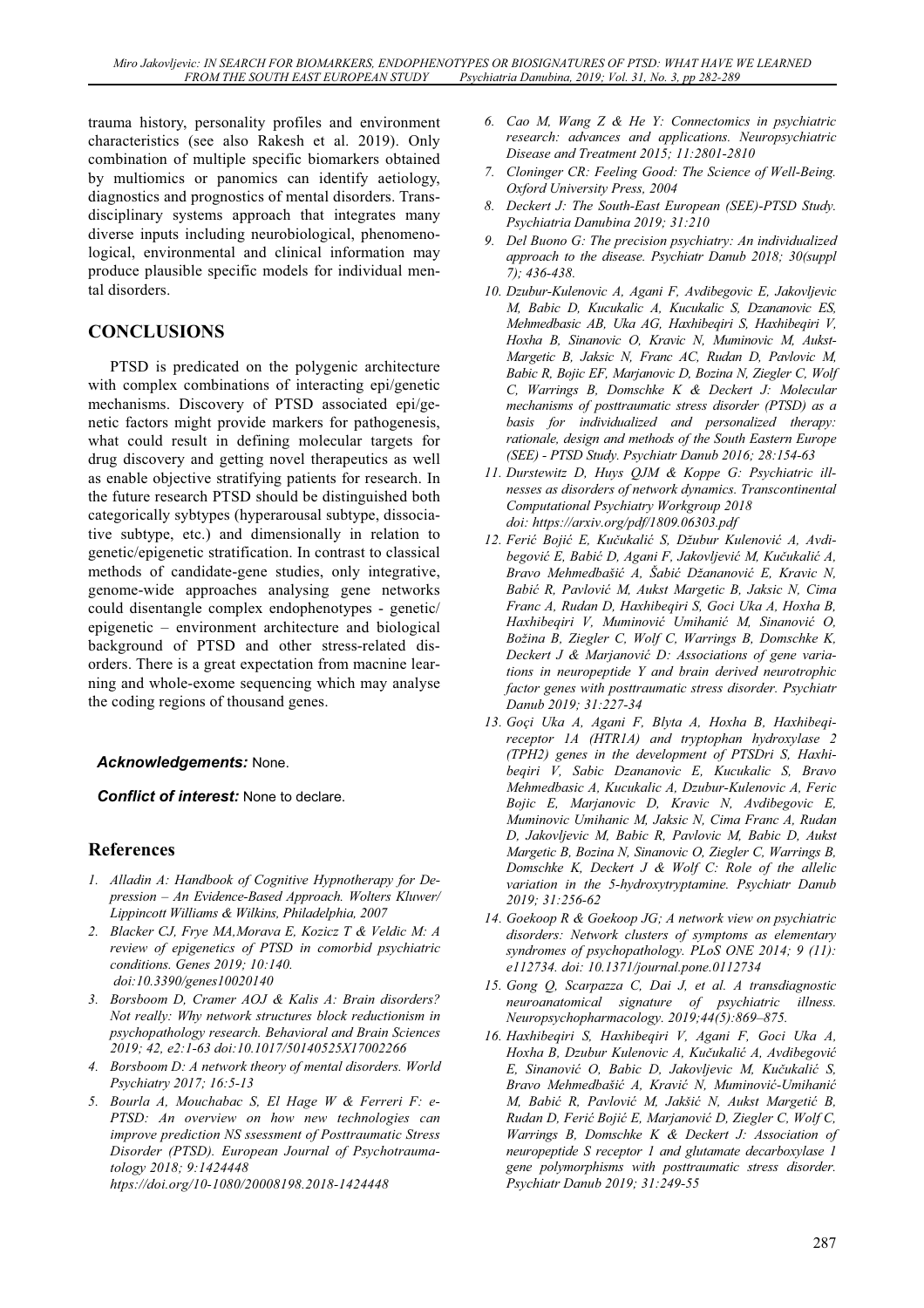- *17. Haxhibeqiri V, Haxhibeqiri S, Topciu-Shufta V, Agani F, Goci Uka A, Hoxha B, Dzubur Kulenovic A, Jakovljeviü M, Avdibegoviü E, Kraviü N, Muminoviü Umihaniü M, Sinanoviü O, Šabiü Džananoviü E, Kuþukaliü A, Kuþukaliü S, Bravo Mehmedbašiü A, Aukst Margetiü B, Jakšiü N, Cima Franc A, Rudan D, Pavloviü M, Babiü R, Feriü Bojiü E, Marjanoviü D, Božina N, Ziegler C, Wolf C, Domschke K, Deckert J & Babiü D: The association of catechol-Omethyl-transferase and interleukin 6 gene polymorphisms with posttraumatic stress disorder. Psychiatr Danub 2019; 31:241-8*
- *18. Horn SR & Feder A: Understanding resilience and preventing and treating PTSD. Harward Review of Psychiatry 2018; 26:158-174 www.harwardreviewofpsychiatry.org*
- *19. Hoxha B, Goçi Uka A, Agani F, Haxhibeqiri S, Haxhibeqiri V, Sabic Dzananovic E, Kucukalic S, Bravo Mehmedbasic A, Kucukalic A, Dzubur Kulenovic A, Feric Bojic E, Marjanovic D, Kravic N, Avdibegovic E, Muminovic Umihanic M, Jaksic N, Cima Franc A, Rudan D, Jakovljevic M, Babic R, Pavlovic M, Babic D, Aukst Margetic B, Bozina N, Sinanovic O, Ziegler C, Warrings B, Domschke K, Deckert J, Wolf C & Vyshka G: The role of TAQIDRD2 (RS1800497) and DRD4VNTR polymorphisms in posttraumatic stress disorder (PTSD). Psychiatr Danub 2019; 31:263-8*
- *20. Iacono WG: Endophenotypes in psychiatric disease: prospects and challenges. Genome Med 2018; 10:11. Published 2018 Feb 22*
- *21. Jakovljevic M & Borovecki F: Epigenetics, resilience comorbidity and treatment outcome. Psychiatr Danub 2018: 30:242-253 https://doi.org/10.24869/psyd.2018.242*
- *22. Jakovljevic M, Brajkovic L, Jaksic N, Loncar M, Aukst-Margetic B & Lasic D: Postraumatic stress disorders (PTSD) from different perspectives: A transdisciplinary integrative approach. Psychiatr Danub 2012; 24:246-255*
- *23. Jakovljevic M, Brajkovic L, Loncar M & Cima A: Postraumatic stress disorders (PTSD) between fallacy and facts: What we know and what we don't know? Psychiatr Danub 2012; 24:241-245*
- *24. Jakšiü N, Aukst-Margetiü B, Marcinko D, Brajkovic L, Loncar M & Jakovljevic M: Temperament, character, and suicidality among croatian war veterans with posttraumatic stress disorder. Psychiatr Danub 2015; 27:60-63*
- *25. Jaksic N, Brajkovic L, Ivezic E, Topic R & Jakovljevíc M: The role of personality traits in posttraumatic stress disorder (PTSD). Psychiatr Danub 2012; 24:256-266*
- *26. Jaksic N, Šabiü Džananoviü E, Aukst Margetic B, Rudan D, Cima Franc A, Bozina N, Feriü Bojiü E, Kuþukaliü S, Džubur Kulenoviü A, Marjanoviü D, Avdibegoviü E, Babiü D, Agani F, Kuþukaliü A, Bravo Mehmedbašiü A, Kravic N, Muminoviü Umihaniü M, Sinanoviü O, Babiü R, Pavloviü M, Haxhibeqiri S, Goci Uka A, Hoxha B, Haxhibeqiri V, Ziegler C, Wolf C, Warrings B, Domschke K, Deckert J & Jakovljevic M: A candidate gene association study of FKBP5 and CRHR1 polymorphism in relation to war-related posttraumatic stress disorders. Psychiatr Danub 2019; 31:269-75*
- *27. Kraviü N, Šabiü Džananoviü E, Muminoviü Umihaniü M, Džubur Kulenoviü A, Sinanoviü O, Jakovljeviü M, Babiü D, Kuþukaliü A, Agani F, Kuþukaliü S, Bravo Mehmedbašiü A, Goci Uka A, Haxhibeqiri S, Haxhibeqiri V, Hoxha B, Aukst Margetiü B, Jakšiü N, Cima Franc A, Rudan D, Pavloviü M, Babiü R, Feriü Bojiü E, Marjanoviü*

*D, Božina N, Ziegler C, Wolf C, Warrings B, Domschke K, Deckert J & Avdibegoviü E: Association analysis of MAOA and SLC6A4 gene variation in South East European war related posttraumatic stress disorder. Psychiatr Danub 2019; 31:211-8* 

- *28. Kuþukaliü S, Feriü Bojiü E, Babiü R, Avdibegoviü E, Babiü D, Agani F, Jakovljeviü M, Kuþukaliü A, Bravo Mehmedbašiü A, Šabiü Džananoviü E, Marjanoviü D, Kravic N, Pavloviü M, Aukst Margetic B, Jaksic N, Cima Franc A, Rudan D, Haxhibeqiri S, Goci Uka A, Hoxha B, Haxhibeqiri V, Muminoviü Umihaniü M, Sinanoviü O, Božina N, Ziegler C, Wolf C, Warrings B, Domschke K, Deckert J & Džubur Kulenoviü A: Genetic susceptibility to posttraumatic stress disorder: analyses of the oxytocin receptor, retinoic acid receptor-related orphan receptor A and cannabinoid receptor 1 genes. Psychiatr Danub 2019; 31:219-26*
- *29. Lahey BB, Zald DH, Hakes JK, Krueger RF, Rathouz PJ. Patterns of heterotypic continuity associated with the cross-sectional correlational structure of prevalent mental disorders in adults. JAMA Psychiatry. 2014;71:989–96.*
- *30. McGorry P, Nelson B. Why we need a transdiagnostic staging approach to emerging psychopathology, early diagnosis, and treatment. JAMA Psychiatry 2016; 73:191–2*
- *31. Mehta D, Bruenig D, Lawford B, Harvey W, Carrillo-Roa T, Morris CP, Jovanovic T, McD. Young R, Binder EB & Voisey J: Accelerated DNA methy lation aging and increased resilience in veterans: The biological cost for soldiering on. Neurobiology of Stress 2018; 8:112-119 www.elsevier.com/locate/ynstr*
- *32. Muminovic Umihanic M, Babic R, Kravic N, Avdibegovic E, Dzubur Kulenovic A, Agani F, Jakovljevic M, Babic D, Kucukalic A, Kucukalic S, Sabic Dzananovic E, Bravo Mehmedbasic A, Goci Uka A, Haxhibeqiri S, Hoxha B, Haxhibeqiri V, Aukst Margetic B, Jaksic N, Cima Franc A, Rudan D, Pavloviü M, Feric Bojic E, Marjanovic D, Bozina N, Ziegler C, Wolf C, Warrings B, Domschke K, Deckert J & Sinanovic O: Associations between polymorphisms in the solute carrier family 6 member 3 and the myelin basic protein gene and posttraumatic stress disorder. Psychiatr Danub 2019; 31:235-40*
- *33. Ozomaro U, Wahlestedt C & Nemeroff CB: Personalized medicine in psychiatry: problems and promises. BMC Medicine 2013; 11:132 http://.www.biomedcentral.com/1741-7015/11/132*
- *34. Rakesh G, Morey RA, Zannas AS, Malik Z, Marx CE, Clausen AN, Kritzer MD & Szabo ST: Resilience as translational endpoint in the treatment of PTSD. Molecular Psychiatry 2019. https://doi.org/10.1038/s41380-019-0383-7*
- *35. Sagud M, Jaksic N, Vuksan-Cusa B, Loncar M, Loncar I, Mihaljevic Peles A, Milicic D, Jakovljevic M: Cardiovascular disease risk factors in patients with posttraumatic stress disorder (PTSD): A narrative review. Psychiatr Danub 2017; 29:421-430*
- *36. Senge PM: The Fifth Discipline: The Art and Practice of the Learning Organisation. Random House, London, 2006*
- *37. Smoller JW: The Genetics of Stress-Related Disorders: PTSD, Depression, and Anxiety Disorders. Neuropsychopharmacology 2016; 41:297–319. doi:10.1038/npp.2015.266*
- *38. Strik W, Stegmayer K, Waþlther S & Dierks T: Systems Neuroscience of Psychosis: Mapping schizophrenia symptoms onto brain systems. Neuropsychobiology 2017; 75:100-116 doi:10.1159/000485221*